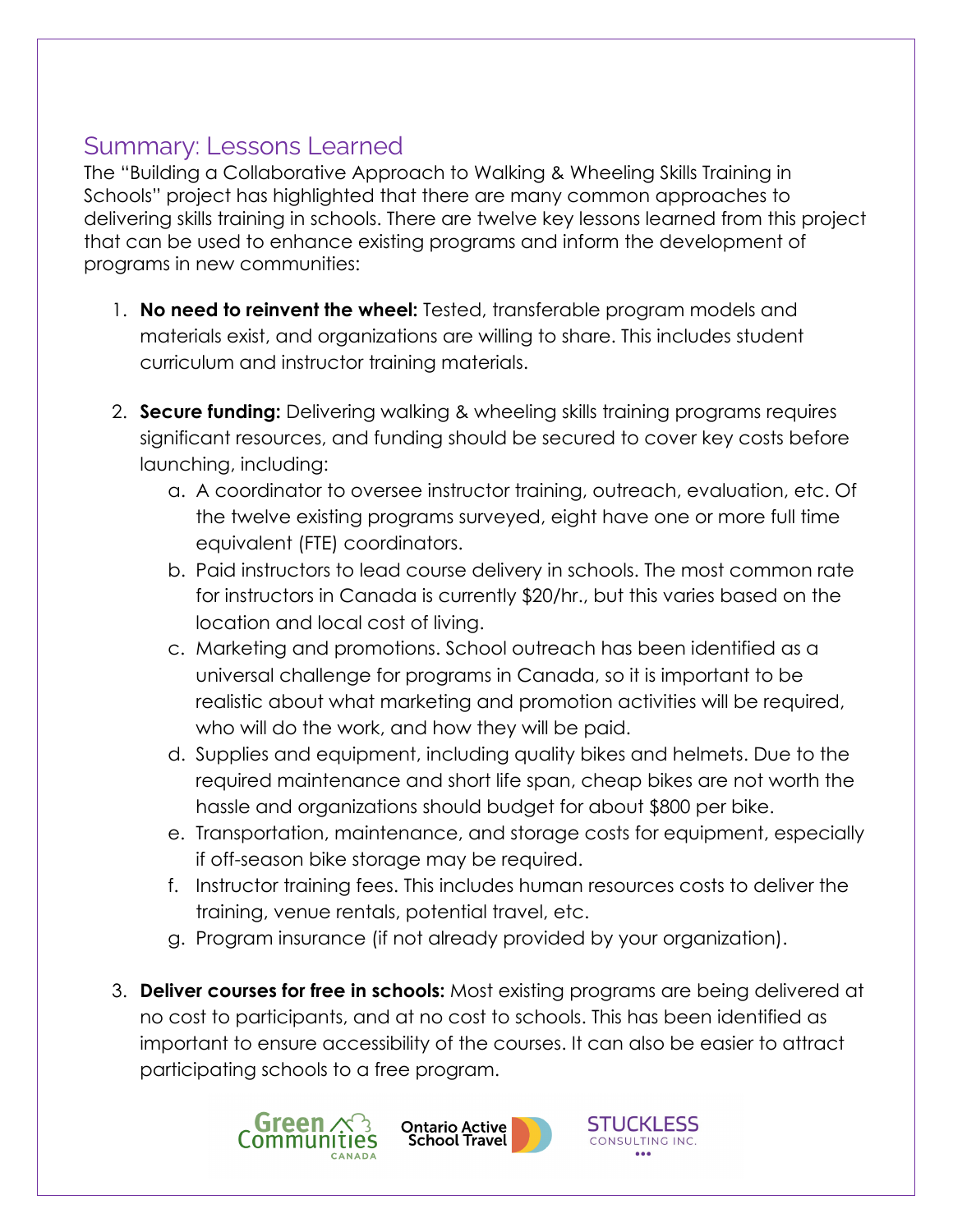- 4. **Include both walking & wheeling:** If it fits within the mandate of your organization, include training information on both walking & wheeling in the same program, instead of separating them into distinct programs.
	- a. If walking & wheeling programs are being delivered separately in your community, identify ways to share instructors, combine outreach, etc.
- 5. **Target age can be flexible:** Programs across Canada are being delivered with success to students from kindergarten to grade 12. Trends indicate that cyclingspecific programs emphasize reaching students in grades 5 and 6 while walkingspecific programs and mixed-focus programs emphasize reaching students in grade 1 (see Figure 2).



Figure 2. Target audience (i.e., grade level) sorted by area of focus for programs

Note: In this graph, the small purple dots represent the upper and lower limits of the grade levels reached with each type of course. The horizontal purple lines represent the most frequently reached grade level for each type of course, with the boldness of the line indicating the frequency of reach.





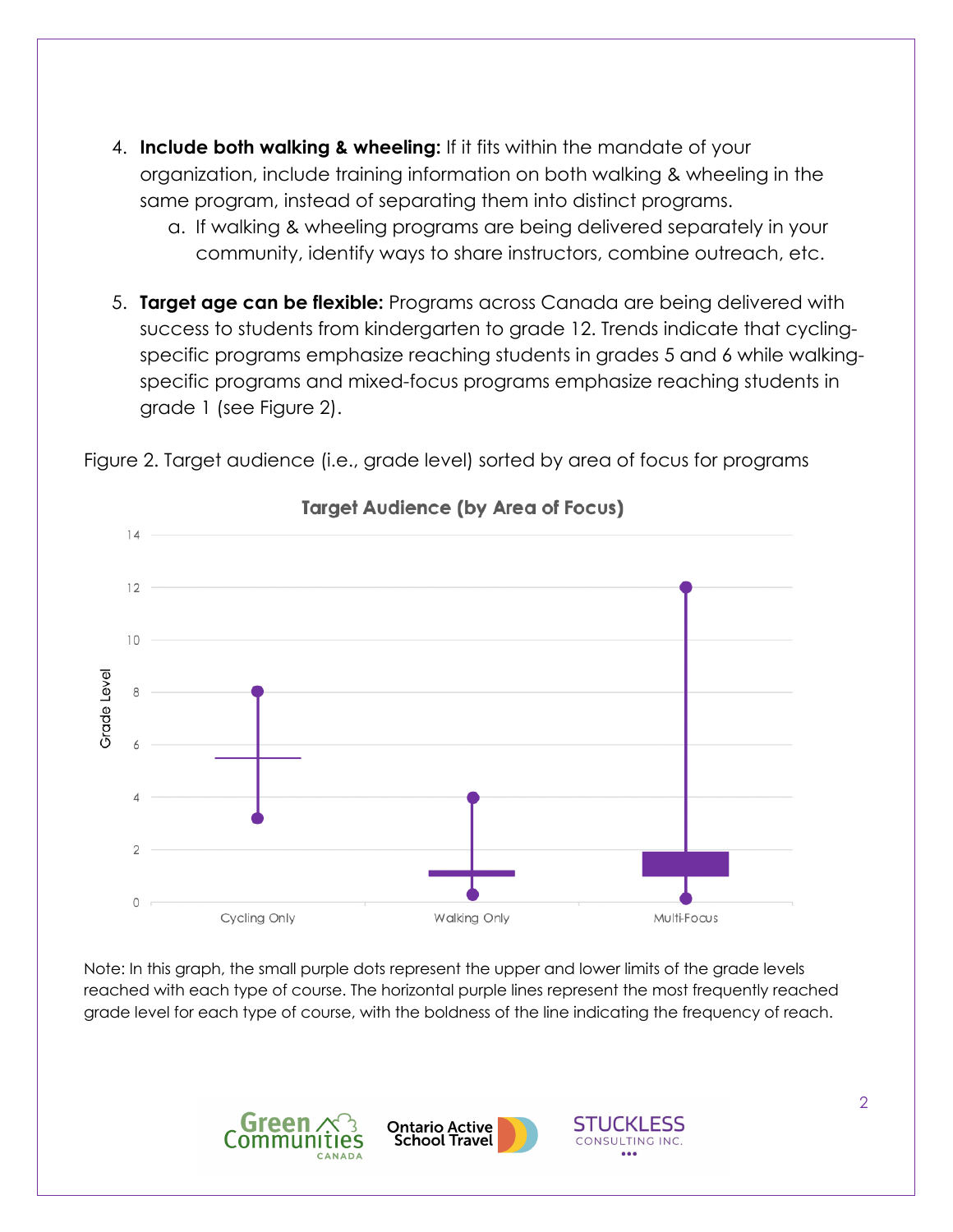6. **Program duration also varies:** Program length is typically influenced by available resources, target age group and the goals of the program. Current programs range from 30 minutes to 24 hours in total length, with the majority of programs being delivered in under 10 hours. Programs longer than 2 hours are typically delivered across a series of days, or weeks, and in one case - three years (see Figure 3).

Figure 3. Course duration in hours, sorted by area of focus for programs



**Course Duration (by Area of Focus)** 

Note: In this graph, the small purple dots represent the duration (in hours) of each individual course included in the survey.





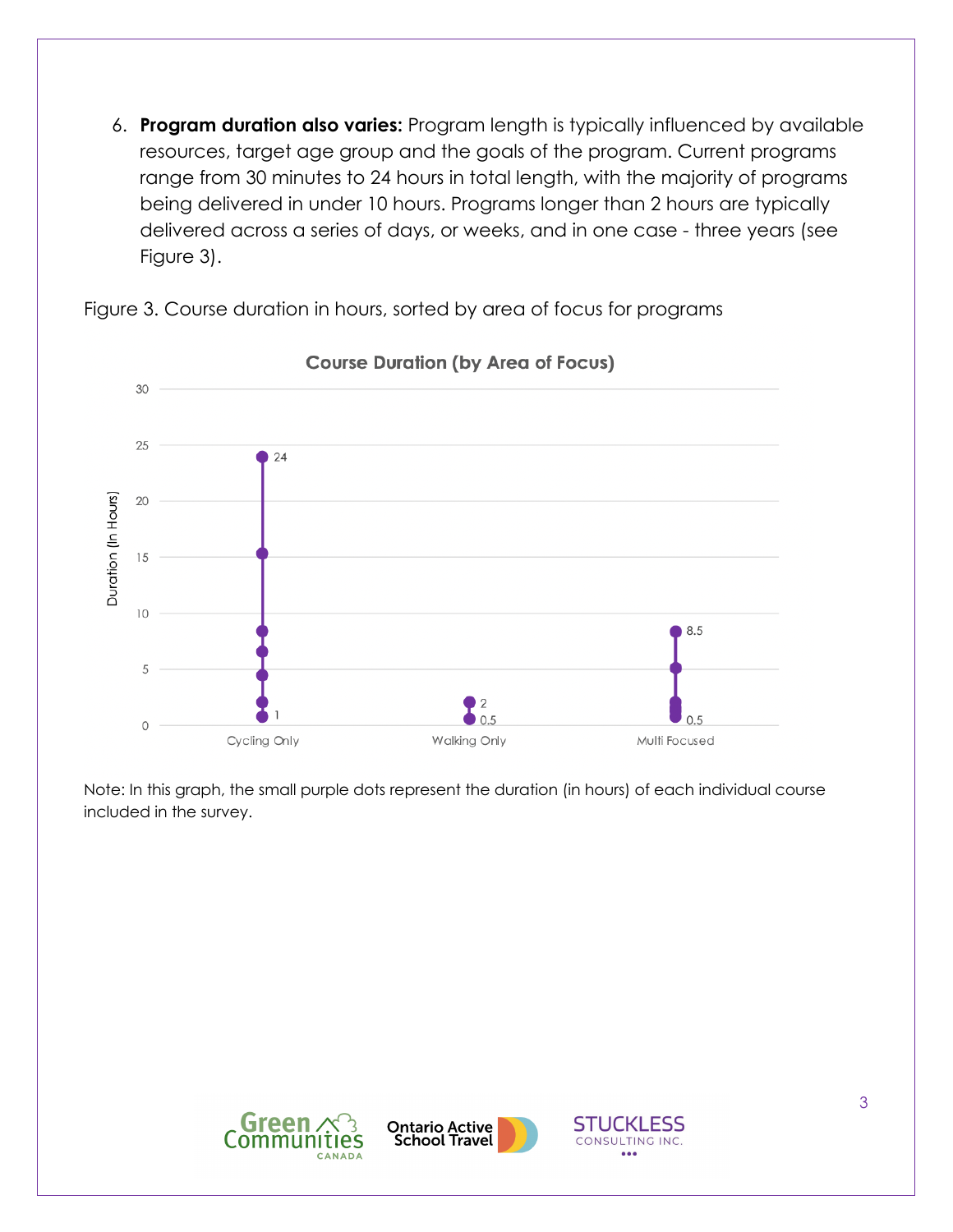- 7. **Hire and train program instructors:** While one program is experiencing success with classroom teachers delivering in-class content, other organizations have struggled with this approach. Most existing programs hire and train instructors specifically to deliver 100% of their walking and wheeling skills training programs.
	- a. Sixty percent of current programs use an in-house training program to train their instructors.
	- b. Half of the existing programs require some form of regular instructor recertification.
	- c. Most programs require instructors to complete a criminal record check, first aid, and CPR certification.
- 8. **Student to instructor ratios depend on context:** Student to instructor ratios vary for current programs and vary depending on where learning is taking place (e.g., in class vs on road). Organizations can seek guidance on ratios from specialized bodies in their area, such as Ophea.
- 9. **Provide real-world experiences:** Taking students on a walk or ride in the community has been identified as an essential component of skills training because it allows students to apply their new knowledge in real-world scenarios around their community.
- 10.**Provide equipment and maintenance:** Not all students will have access to equipment such as helmets, bikes, and scooters, or be able to transport them to school. At a minimum, equipment should be loaned to students who need it, however, many programs provide equipment to all participants, regardless of need. Providing equipment can help to support equitable access to programming by ensuring that students new to cycling and students without their own equipment are included, and that all participants have access to safe and properly maintained equipment.
- 11.**Identify an internal champion:** Organizations that are able to work with an internal school or school board champion have had success in integrating their programs into the school curriculum and overcoming some of the identified barriers of getting their programs into schools. This can also be crucial in ensuring that programs are equitably reaching all schools, and not only those that are the keenest.